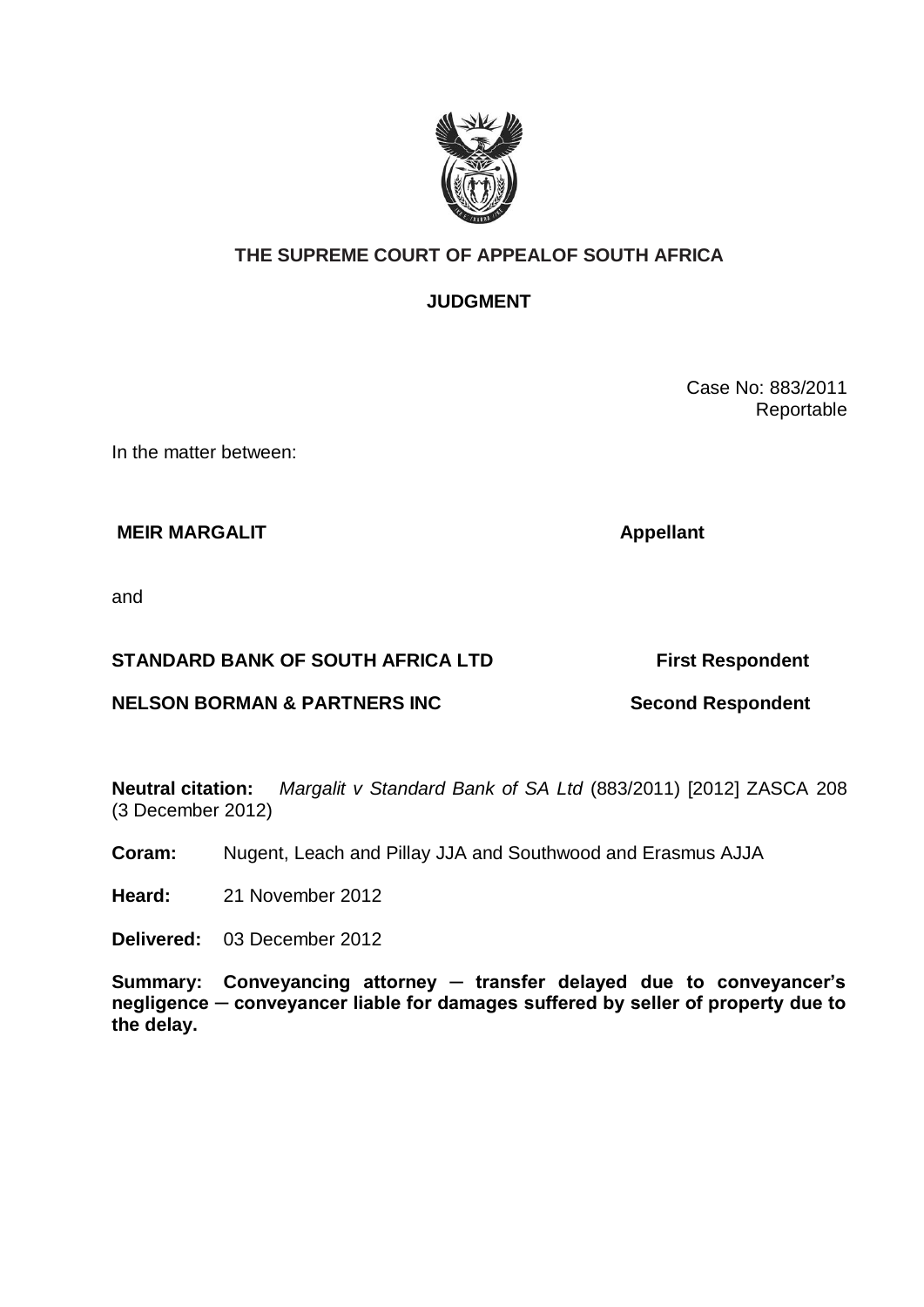#### O R D E R \_\_\_\_\_\_\_\_\_\_\_\_\_\_\_\_\_\_\_\_\_\_\_\_\_\_\_\_\_\_\_\_\_\_\_\_\_\_\_\_\_\_\_\_\_\_\_\_\_\_\_\_\_\_\_\_\_\_\_\_\_\_\_\_\_\_\_\_\_\_

\_\_\_\_\_\_\_\_\_\_\_\_\_\_\_\_\_\_\_\_\_\_\_\_\_\_\_\_\_\_\_\_\_\_\_\_\_\_\_\_\_\_\_\_\_\_\_\_\_\_\_\_\_\_\_\_\_\_\_\_\_\_\_\_\_\_\_\_\_\_

**On appeal from:** South Gauteng High Court, Johannesburg (Mbha J and Levenberg AJ sitting as court of appeal):

'1. The appeal is upheld with costs.

2. The order of the high court is set aside and is replaced with the following:

'The appeal is dismissed, with costs.'

### **J U D G M E N T** \_\_\_\_\_\_\_\_\_\_\_\_\_\_\_\_\_\_\_\_\_\_\_\_\_\_\_\_\_\_\_\_\_\_\_\_\_\_\_\_\_\_\_\_\_\_\_\_\_\_\_\_\_\_\_\_\_\_\_\_\_\_\_\_\_\_\_\_\_\_

\_\_\_\_\_\_\_\_\_\_\_\_\_\_\_\_\_\_\_\_\_\_\_\_\_\_\_\_\_\_\_\_\_\_\_\_\_\_\_\_\_\_\_\_\_\_\_\_\_\_\_\_\_\_\_\_\_\_\_\_\_\_\_\_\_\_\_\_\_\_

### LEACH JA (NUGENT and PILLAY JJA, SOUTHWOOD and ERASMUS AJJA concurring)

[1] The appellant is the former owner of a certain piece of immovable property situated in Sandton, more fully described as Erf 300, Morningside Manor, Extension One ('the property'). In May 2007 he sold the property to a third party at an agreed purchase price of R3 million. Of this, he was to receive R2.9 million with the balance of R100 000 being paid to an estate agent as commission. At the time of the sale Standard Bank, the first respondent, held two mortgage bonds over the property which had to be cancelled before it could be transferred to the purchaser. Standard Bank appointed the second respondent, a Johannesburg firm of attorneys, to act on its behalf in cancelling the bonds. Unfortunately, it took more than a year, until 16 July 2008, before the bonds were cancelled, the property was transferred to the purchaser, and the appellant was paid. Understandably annoyed by this delay, the appellant instituted a magistrates' court action against the respondents in which he claimed damages in respect of interest lost on the net price of R2.9 million, alleging that at least some of the delay had been attributable to the second respondent's unprofessional conduct.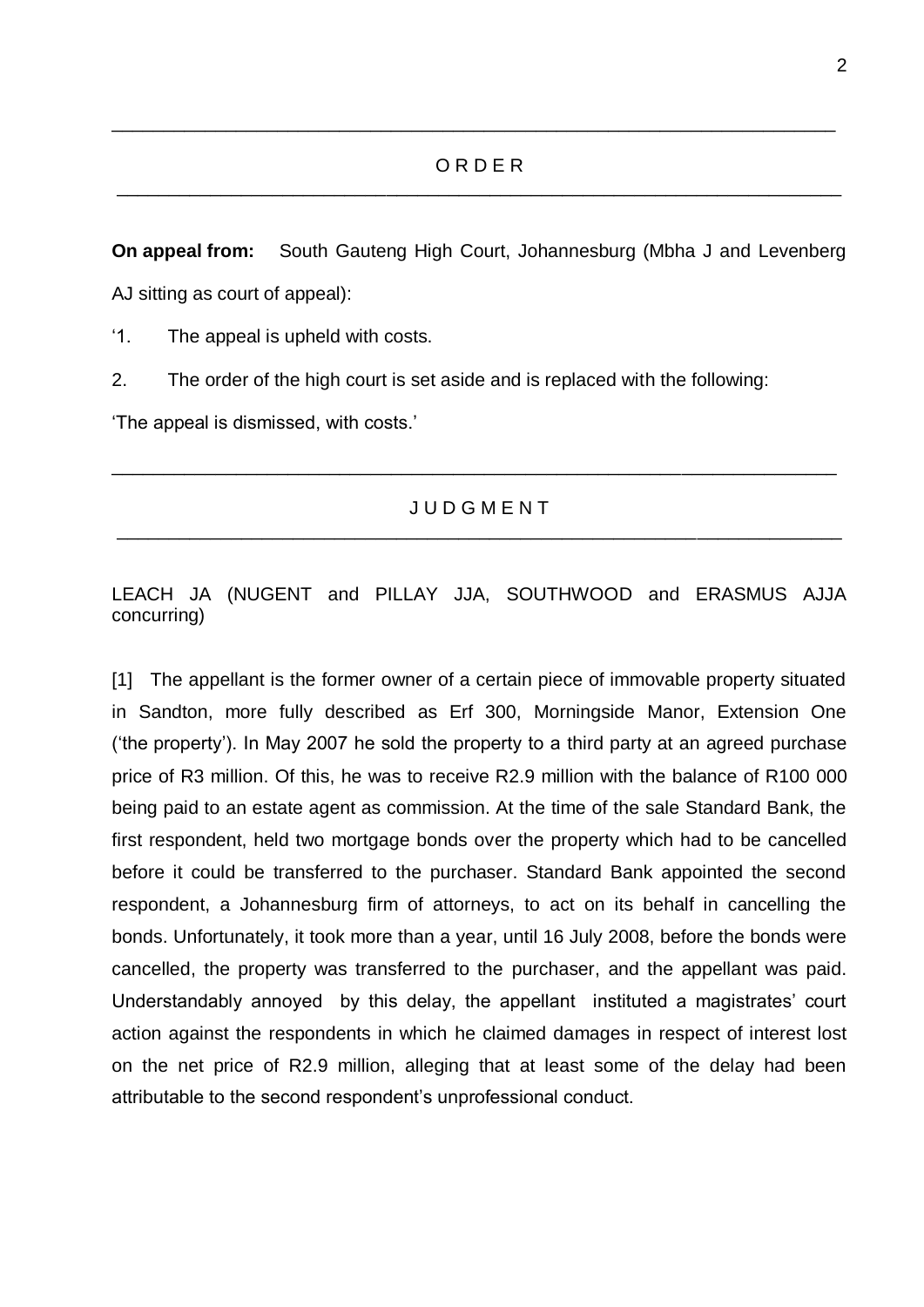[2] On 23 April 2010, the trial magistrate upheld the claim and granted judgment against both respondents in the sum of R42 713,42 being the amount of damages the parties had agreed should be awarded in the event of the claim succeeding. However, the respondents successfully appealed to the South Gauteng High Court which, on 20 May 2011, set the magistrate's order aside and substituted an order absolving the respondents from the instance, with costs. The further appeal to this court is with the high court's leave.

[3] As a general rule, the overall process of effecting the transfer of immovable property is driven by the seller's conveyancing attorney (referred to in evidence as 'the transferring attorney'). The appellant appointed Warrender Attorneys ('Warrender') to do the necessary to transfer the property to the purchaser. As no transfer may be registered without what is commonly referred to as a 'rates and taxes clearance certificate' from the relevant local authority<sup>1</sup> (in the present case the City of Johannesburg Metropolitan Municipality), the initial step was for Warrender to obtain such a certificate. In the present case, although Warrender applied for the requisite certificate almost immediately after the property had been sold, it only came to hand on 30 April 2008.

[4] The appellant, who subsequently also instituted action for damages against the City of Johannesburg (we are unaware of the outcome of that litigation), does not allege that the respondents were in any way to blame for this lamentable delay. Instead, his claim against them relates to a portion of the two and half months that elapsed after the rates and taxes clearance certificate was issued before transfer of the property occurred on 16 July 2008.

[5] As mentioned at the outset, at the time of the sale there were two mortgage bonds registered over the property in favour of Standard Bank as security for loans previously advanced to the appellant – the first being bond B45584/89 registered on 3 July 1989 securing a loan of R250 000; the second being bond B39663/91 registered on 5 June 1991 as security for a further loan of R100 000 – which both had to be cancelled in order for transfer to be effected.<sup>2</sup> It is also common cause that the purchaser, in turn, intended to mortgage the property as security for a loan he had negotiated with Nedbank in order

<u>.</u>

 $1$  Section 92(1) of the Deeds Registries Act 47 of 1937.

 $2$  Section 56(1) of the Act.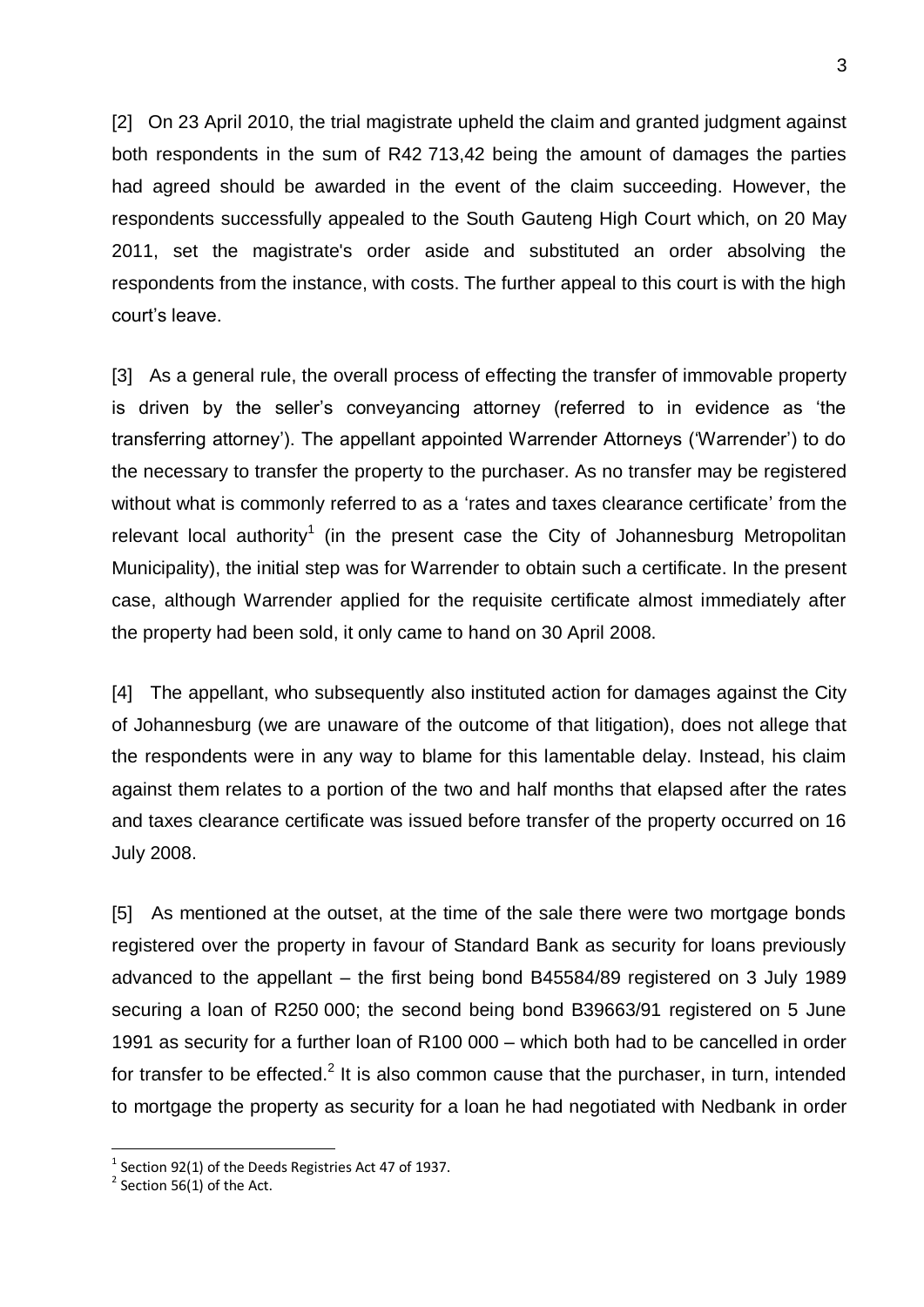to pay for the property. This required Nedbank to provide a guarantee to pay the outstanding sum secured by the existing mortgage bonds in order to obtain Standard Bank's consent to cancellation.

[6] The parties are agreed that it was a term of each of the Standard Bank's bonds that, on providing a guarantee for payment of the amount secured, the appellant would be entitled to cancellation of the bond, and that such cancellation would be effected by either Standard Bank or its agent in a professional and businesslike manner. As appears from what follows, there were certain delays that occurred in the transfer process after the rates clearance certificate finally became available. These the appellant seeks to ascribe to the second respondent's negligent failure to act in a professional and businesslike manner which, it alleges, not only rendered the second respondent liable in delict but constituted a contractual breach of the terms of the bonds.

[7] In order to evaluate the second respondent's conduct, it is necessary to bear in mind the process followed to obtain the registration of transfer in a case such as this where the immovable property sold is burdened by a mortgage bond and the purchaser, too, requires to mortgage the property as security for a loan. Three different transactions in the deeds registry are involved: the first is the transfer of ownership of the property from the seller to the purchaser; the second is the cancellation of the existing bondholder's mortgage bond over the property; and the third is the registration of the mortgage bond of the new bondholder over the property. The three transactions take place simultaneously. Although a particular conveyancing attorney may represent more than one of the interested parties in this process, in most cases, (as was the case in the present matter) three attorneys are involved. Here Warrender was the transferring attorney, charged with effecting transfer from the appellant to the purchaser; the second respondent represented Standard Bank to ensure that, upon suitable guarantees for payments of the amounts secured being provided, its bonds were properly cancelled; and another attorney represented Nedbank to ensure that a mortgage bond in its favour was passed over the property when Standard Bank's existing bonds were cancelled, thereby securing the amount advanced to the purchaser.

[8] When the appellant approached Warrender to attend to transfer on his behalf he appears to have forgotten that there were in fact two bonds in favour of Standard Bank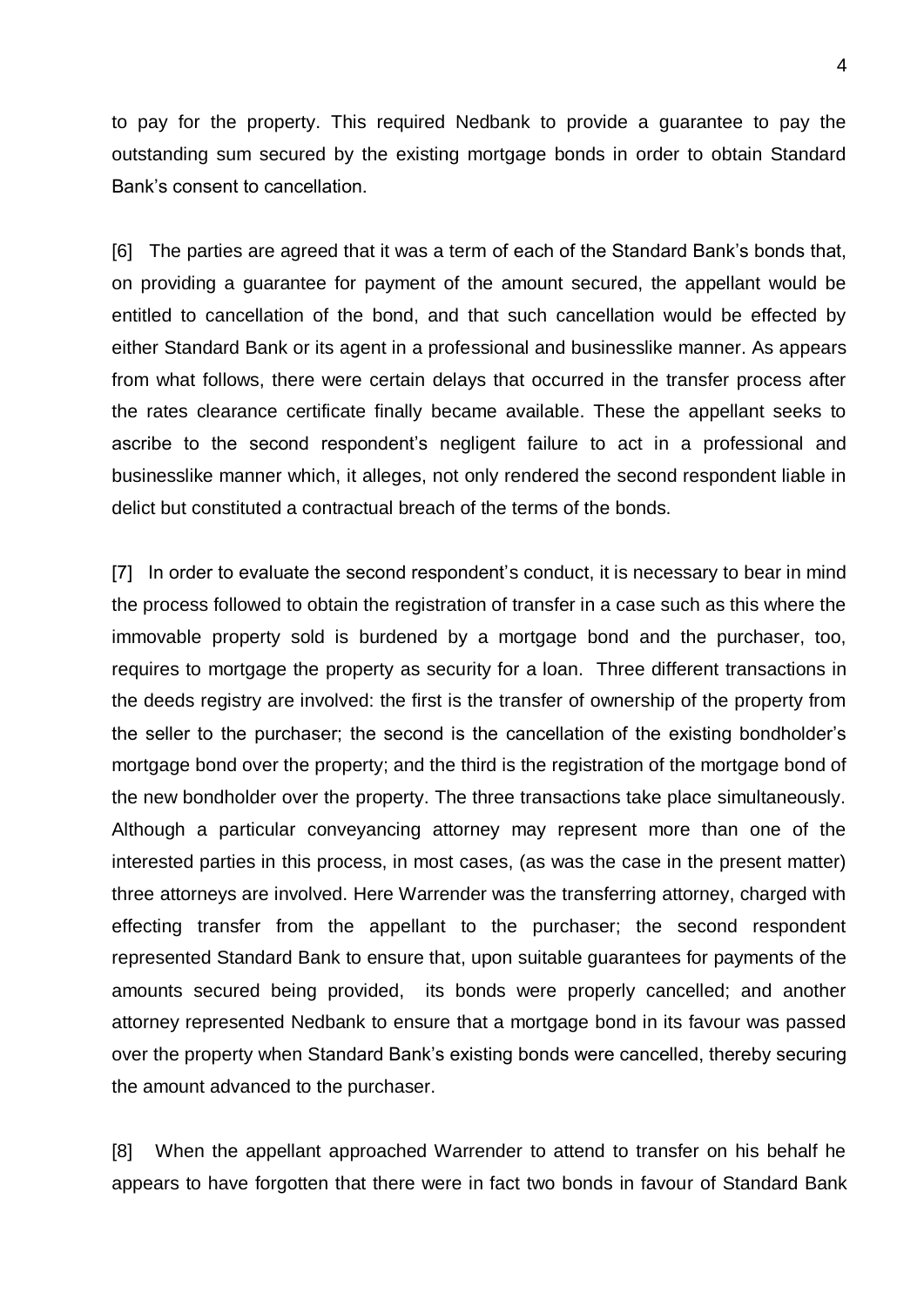registered over the property. He had checked the balance of his bond account over the internet, which reflected that he owed the bank about R1 201. This was the total amount owing in respect of a number of different mortgage bonds passed over different properties as security for various loans made to him, but without the amounts in respect of each particular bond being indicated. He then instructed Warrender to arrange for the property to be transferred and the bond over the property to be cancelled.

[9] Consequently, on 11 June 2007, Warrender wrote to Standard Bank to inform it that they had been instructed to attend to the transfer of the property which was 'presently bonded to yourselves' and requested it to provide details of its guarantee requirements and the name of the attorney who would attend to 'the cancellation on your behalf'. Presumably in response to this, the second respondent wrote to Warrender on 14 September 2007 to notify them that it was acting on behalf of Standard Bank, and enclosing a copy of the deed of transfer relating to the property as well as a document dated 12 June 2007 setting out Standard Bank's guarantee requirements (in a sum of R1204.40). The second respondent went on to call for a guarantee in that sum, and stated 'We are cancelling One Bond….'

[10] The various parties proceeded to prepare their transfer documents and to arrange for the appropriate guarantees. In the light of the almost trifling amount required by Standard Bank, a guarantee for payment of the amount still due to it was of no real concern and, on 17 July 2007, Nedbank issued a guarantee to Standard Bank in the amount of R1201.40. However transfer was placed in limbo awaiting the rates and taxes clearance certificate and it was only in April the following year after it had arrived that Warrender was finally in a position to lodge the documents necessary for registration of transfer of the property into the name of the purchaser. As already explained, this required the simultaneous lodging by both the second respondent of Standard Bank's consents to cancel its mortgage bonds and Nedbank's conveyancer of the documents needed to register its new mortgage bond. However the matter was made somewhat more complicated by reason of Standard Bank having lost both its copy of the property's title deed (which it was holding as security) and its mortgage bonds over the property. According to the evidence, banks losing documents of this nature is an almost everyday occurrence. Fortunately for parties in this position, help is to hand in the form of regs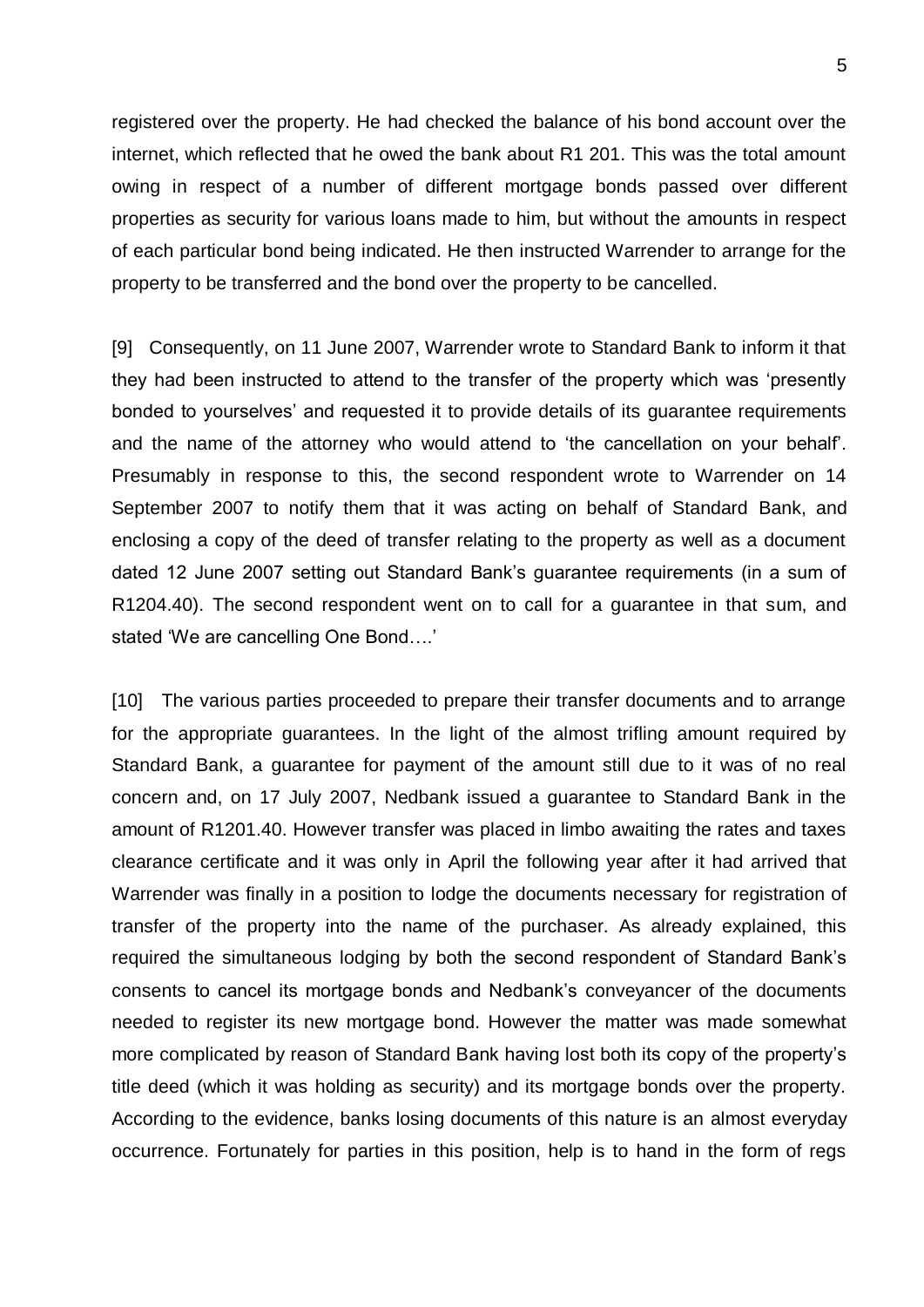68(1) and (6) of the regulations promulgated under the Deeds Registries Act 47 of 1937, which provide:

'(1) If any deed conferring title to land or any interest therein or any real right, or any registered lease or sublease or registered cession thereof or any mortgage or notarial bond, is lost or destroyed and a copy is required for any purpose other than one of those mentioned in either of the last two preceding regulations, the registered holder thereof or his duly authorised agent may make written application for such copy, which application shall be accompanied by an affidavit describing the deed and stating that it has not been pledged and it is not being detained by any one as security for debt or otherwise, but that it has been actually lost or destroyed and cannot be found through diligent search has been made therefor, and further setting forth where possible the circumstances under which it was lost or destroyed . . . .

. . . .

(6) On compliance with the provisions of this regulation the Registrar shall, if he is satisfied that no good reason to the contrary exists, issue the certified copy asked for: provided that no such copy shall be issued until the Registrar has searched the registers and has made suitable endorsements regarding transactions, if any, registered therein in connection with the deed or bond concerned.'

[11] In order for Standard Bank to cancel its bonds, it was necessary for the second respondent to avail itself of reg 68(1) to apply to the Registrar of Deeds for a certified copy of both the appellant's deed of transfer and the missing mortgage bonds. This required the second appellant to prepare the necessary application under the regulation which was to be lodged simultaneously with and linked to the other three transactions (viz the registration of transfer, cancellation of the existing Standard Bank bonds and registration of Nedbank's bond).

[12] However, at that stage the second respondent appears to have been in possession of a copy of a title deed of the property that bore an endorsement of a single mortgage bond registered over the property, bond B39663/91. There is a suggestion that this was due to an error in the deeds office, but how the second respondent came into possession of this document (which was not introduced into evidence) is unclear as, inexplicably, neither the conveyancer of the second respondent nor the conveyancing secretary charged with handling the matter gave evidence. Instead the second respondent contented itself with calling another conveyancing secretary, who had not been involved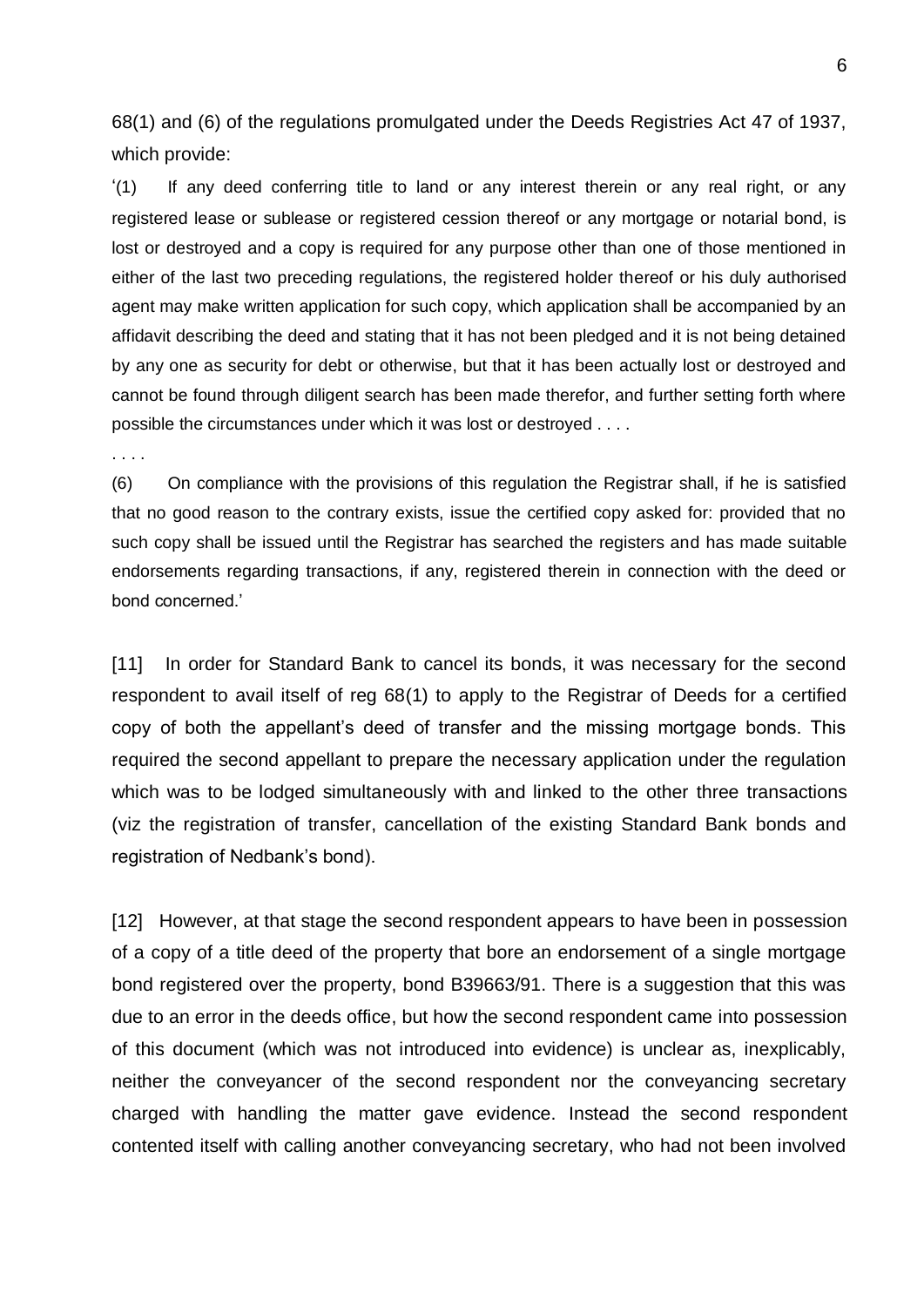in the matter in any way, to interpret the contents of its file. This highly undesirable state of affairs may well have resulted in crucial information not being placed before court.

[13] Be that as it may, Warrender, Standard Bank and the second respondent, all laboured under the mistaken impression that there was but a single mortgage bond registered over the property when they prepared their papers to be lodged in the deeds office, and did not refer to the second bond, B45584/89. Not only did that bond have to be cancelled but as it, too, was lost, the second respondent needed to prepare a reg 68 application for it as well. It failed to do so.

[14] On 13 May 2008, the respective transactions, including an application under reg 68(1) in respect bond B39663/91, were simultaneously lodged at the Pretoria deeds office and 'linked' in order for them to be registered together. It has been agreed between the parties that if all the papers had been in order, transfer to the purchaser would have been registered (and the appellant paid his purchase price) by no later than 29 May 2008.

[15] Instead, a deeds office examiner ascertained that bond B45584/89 in respect of which Standard Bank had not consented to cancellation, was also registered over the property. Transfer could therefore not be registered and, on 22 May 2008, all the linked documents relating to the property and its transfer were rejected.

[16] The problem was rectified in haste. By 30 May 2008, the second respondent had obtained both Standard Bank's consent to cancellation of bond B45584/89 and a reg 68 affidavit signed by a bank official relating thereto, and on 2 June 2008 the transfer documents were once more lodged at the deeds office. This attempt to obtain transfer was singularly unsuccessful as the application was almost immediately rejected for 'nonlinking' as the attorneys acting for Nedbank failed to lodge their documents (whether this rejection occurred on 2 June 2008 when the papers were lodged or the following day is not clear, but nothing turns on this). The delay caused by this rejection was really inconsequential as the necessary documents of all parties, properly linked, were duly lodged for a third time on 5 June 2008.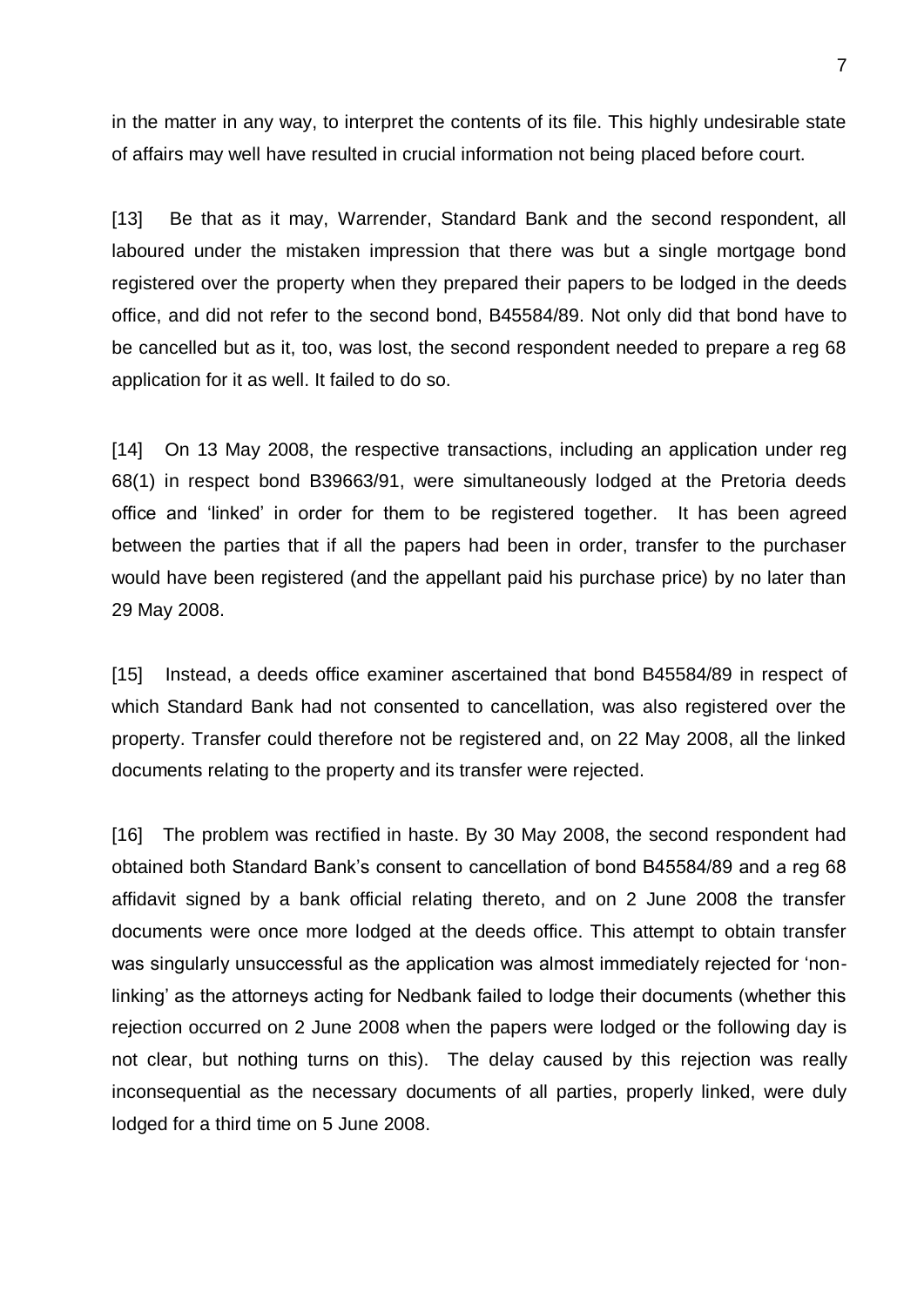[17] Once again, this attempt to effect transfer ended in failure. The second respondent had initially prepared Standard Bank's bond cancellation documents in 2007 while awaiting the issue of the rates clearance certificate. Those papers included a reg 68(1) application in respect of bond B39663/91. The second respondent practises in Johannesburg, and the practice of the deeds office in that city at the time was to permit an attorney acting on behalf of a bondholder to sign the affidavit required for an application under reg 68(1). The practice in Pretoria, where registration of transfer was to be effected, was different. It required the affidavit to be signed by a representative of the bondholder, and not by the attorney. The application in respect of bond B39663/91, prepared in 2007, had followed the Johannesburg practice. At the end of that year, at a conference of the registrars of the various deeds registries countrywide, it was agreed to adopt the Pretoria practice as a uniform practice throughout the country. This resolution was recorded in the Chief Registrar's Circular RCR 20 of 2007 and was implemented at the beginning of 2008. The reg 68(1) application in respect of bond B45584/89, which was later prepared in May 2008 in the circumstances already mentioned, followed this new uniform practice. But as the application in respect of bond B39663/91, did not, and on 13 June 2008 to the reg 68 application in respect of it was rejected as deficient. This caused the other linked transactions required to effect transfer to be similarly rejected.

[18] Consequently, the second respondent was required to prepare a fresh application under reg 68(1) relating to bond B39663/91 in which the affidavit was properly signed by an official of Standard Bank. Once that had been done, all the papers were lodged once more by the various parties on 2 July 2008. This time the various registrations were effected and, on 16 July 2008, Standard Bank's bonds over the property were cancelled and transfer was effected to the purchaser of the property.

[19] In the light of this background, the appellant alleged that the second respondent's negligent and unprofessional conduct had resulted in a delay in transfer from 29 May 2008 (when it was agreed that the transfer would have gone through if the papers as they were initially lodged had been in order) until it was eventually registered on 16 July 2008. The appellant contended that the second respondent's conduct not only resulted in Standard Bank having breached its contract with him but led to the second respondent being liable to him in delict.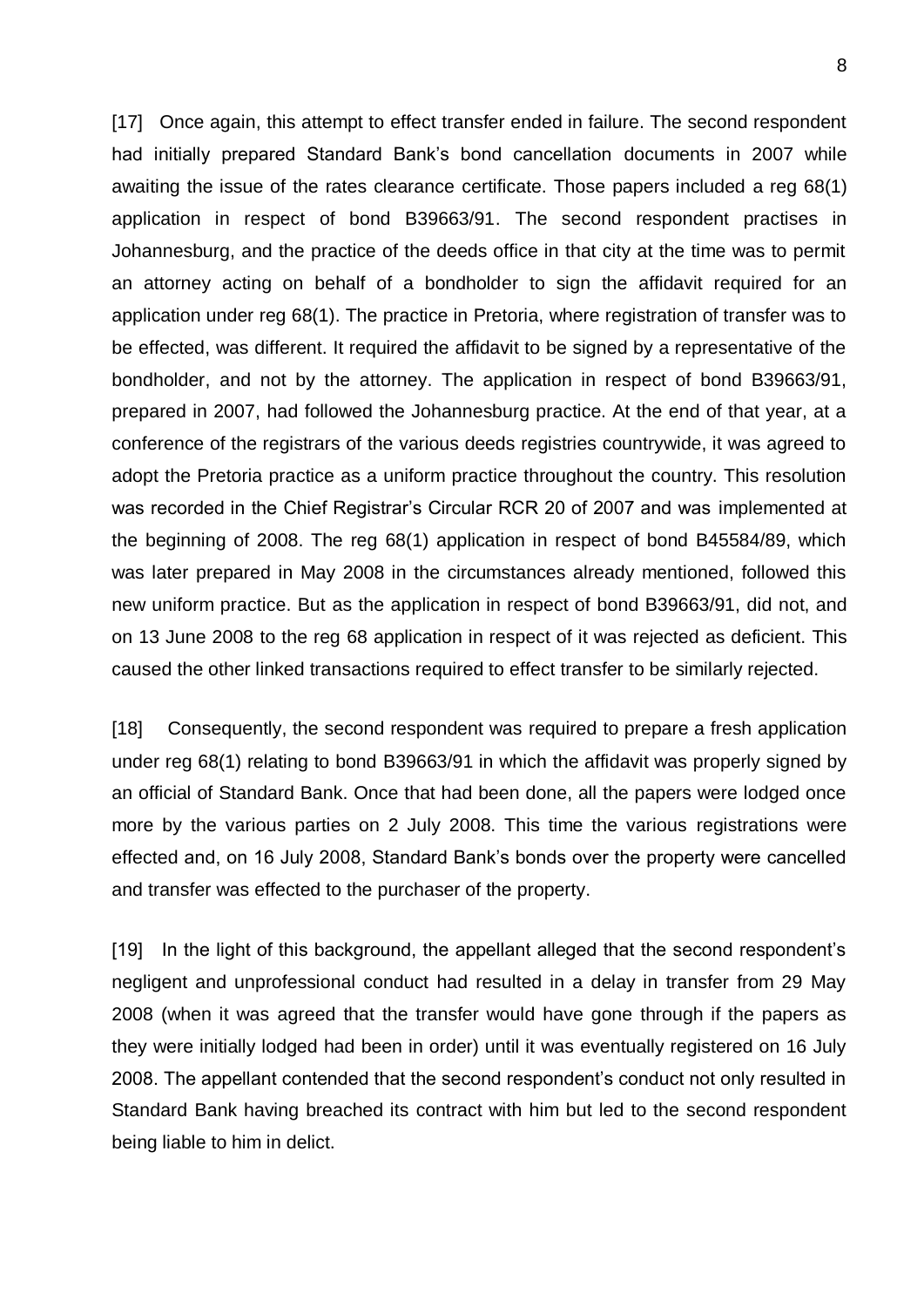[20] Before dealing with that contention, I should mention that the original guarantee issued by Nedbank for payment of the amounts owing in respect of the loans secured by the Standard Bank bonds had expired well before the transfer documents were lodged in July 2008 but that, immediately before transfer on 16 July 2008, Nedbank had furnished Standard Bank with a second guarantee in an amount of R4713.38 being the amount then outstanding in respect of the bonds. As a result of this, the high court reasoned that the obligation to cancel the bonds had been reciprocal to and dependent upon the appellant providing a guarantee for payment of the outstanding amounts secured. It further reasoned that the appellant had not been entitled to rely upon the first guarantee which had lapsed and, as a second guarantee was only provided on 16 July 2008 (the date of transfer) when the bonds were cancelled, Standard Bank was entitled to avail itself of the *exceptio non adimpleti contractus* and the appellant had not acquired a right to cancellation of the bonds before the date of transfer. It accordingly held that as there had been no contractual obligation to cancel the bond before then, the appellant's claim should have failed on that ground alone.

[21] This reasoning was also adopted by counsel for the respondents, albeit tentatively, on appeal to this court. Counsel's diffidence was justified. Not only was the *exceptio* not raised or pleaded by the respondents as a defence, as it ought to have been if they had wished to rely upon it, $3$  but neither respondent had sought to delay or attempt to withhold performance by reason of any failure of the appellant to perform. On the contrary, they attempted to perform their obligations by doing whatever was necessary to effect cancellation of the bonds. The second respondent proceeded to lodge the bond cancellation consents without the necessary guarantee, and accepted the guarantee from Nedbank at the eleventh hour before transfer was registered. The decision of the high court in this issue was clearly wrong.

[22] I turn to consider the crucial issue of the second respondent's alleged negligence. I preface my remarks by observing that of course not every act which causes harm to another is actionable in delict. The action complained of must also be wrongful, the concept of which has been authoritatively dealt with in cases such as *Le Roux v Dey*  2011 (3) SA 274 (CC) para 122 and the various judgments referred to therein. It is unnecessary to deal further with this issue as counsel for the respondents conceded that,

1

<sup>3</sup> *Telcordia Technologies Inc v Telkom SA Ltd* 2007 (3) SA 266 (SCA) para 163.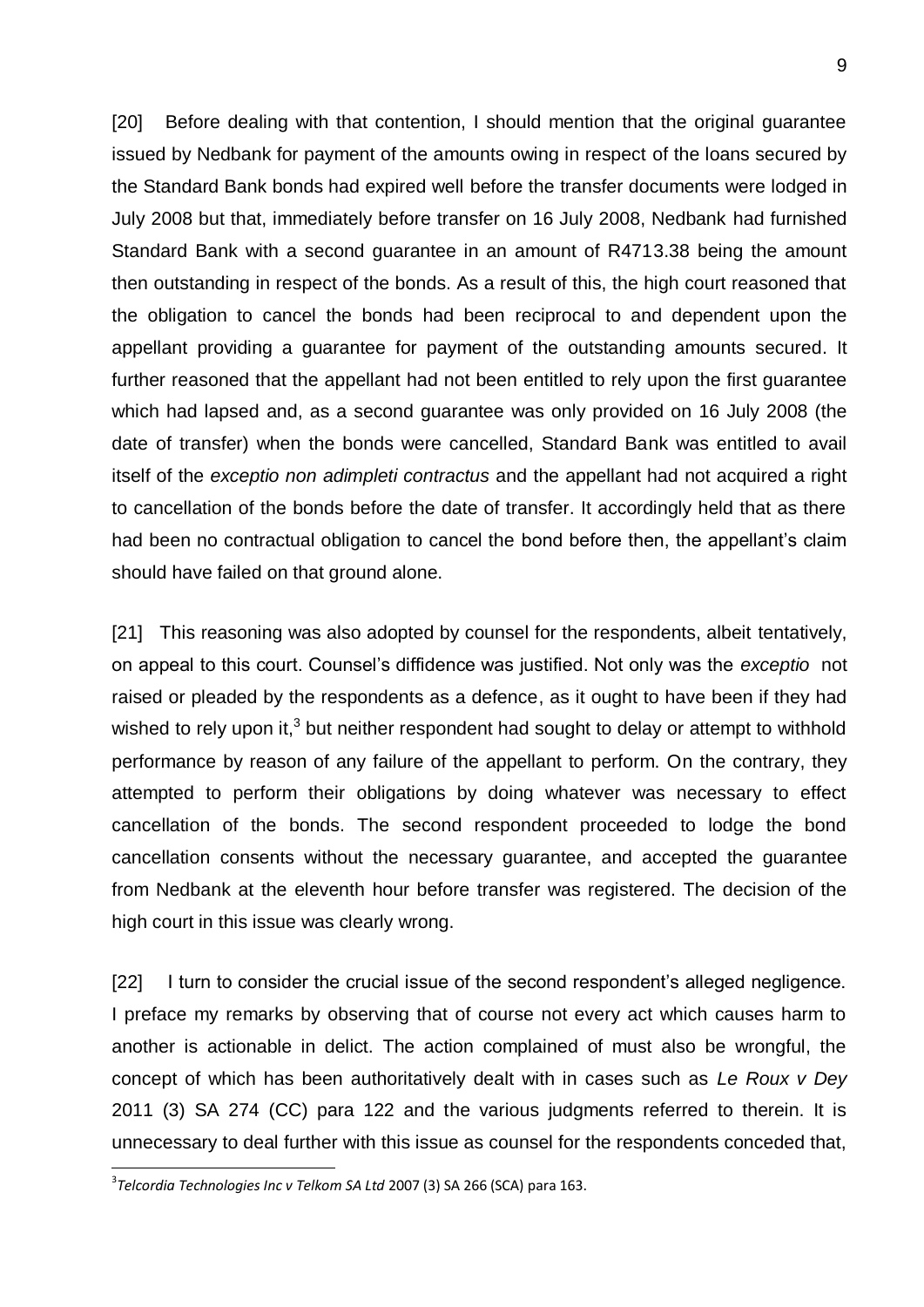should the delays in transfer, effecting that occurred after the rates clearance certificate had been provided, have been due to the second respondent's negligence, both respondents should be held liable for the agreed damages and the appeal should succeed. Negligence on the part of the second respondent, and not wrongfulness, is therefore the crucial issue that has to be decided.

[23] A conveyancer is of course 'an attorney who has specialised in the preparation of deeds and documents which by law or custom are registerable in a deeds office and who is permitted to do so after practical examination and admission  $\dots$ <sup>4</sup> Like any other professional, a conveyancer may make mistakes. But not every mistake is to be equated with negligence, and in a claim against a conveyancer based on negligence it must be shown that the conveyancer's mistake resulted from a failure to exercise that degree of skill and care that would have been exercised by a reasonable conveyancer in the same position. As was remarked many years ago by De Villiers CJ, in a dictum recently followed by this court: $5$ 

'I do not dispute the doctrine that an attorney is liable for negligence and want of skill. Every attorney is supposed to be proficient in his calling, and if he does not bestow sufficient care and attention in the conduct of business entrusted to him, he is liable, and where this is proved the Court will give damages against him.'<sup>6</sup>

[24] Although at times a court may need expert evidence on a particular professional practice to determine whether a professional person acted negligently, that is not a fixed and inflexible rule and the views of a professional, while often helpful, are not necessarily decisive. The nature of the conduct complained of may well be such that a court, even without the benefit of professional opinion, may determine that the conduct complained of was of such a nature that it clearly falls below the mark of what can be regarded as reasonable. This in my view is such a case (I should mention that the expert evidence called by the parties in this case, while extremely helpful in explaining the mysteries of certain procedures in the deeds office, did not deal pertinently with all the issues relevant to the second respondent's negligence).

1

<sup>4</sup> Nel *Jones Conveyancing in South Africa* (4 ed) at 16.

<sup>5</sup> *Steyn v Ronald Bobroff & Partners* (025/12) [2012] ZASCA 184 para 3.

<sup>6</sup> *Van der Spuy v Pillans* 1875 Buch 133 at 135.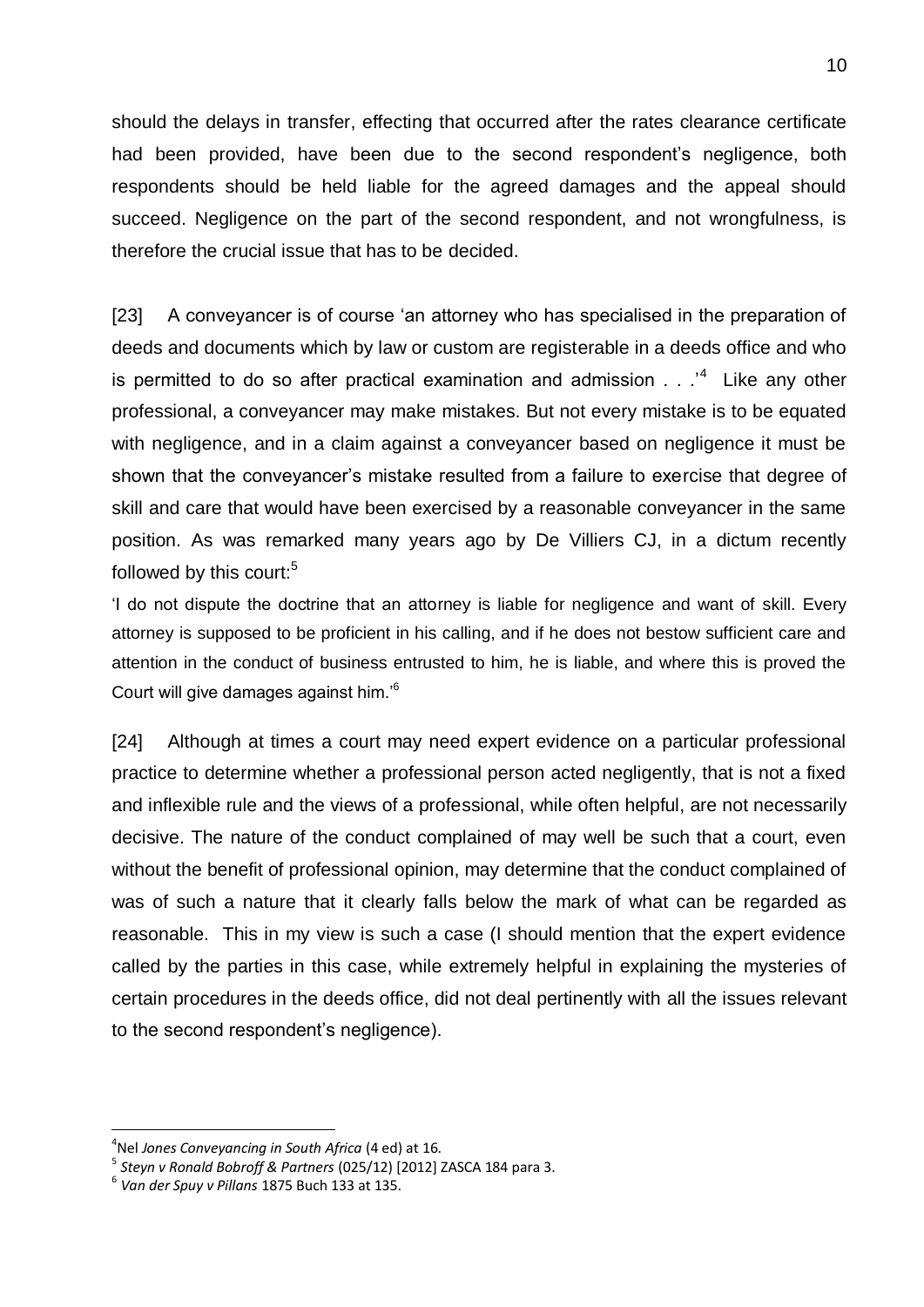[25] Of course the gravity and likelihood of potential harm will determine the steps, if any, which a reasonable person should take to prevent such harm occurring. Moreover, the more likely the harm the greater is the obligation to take such steps. No hard and fast rules can be prescribed. Each case is to be determined in the light of the particular facts and circumstances. But in the case of a conveyancer, it is necessary to remember that any mistakes which may lead to a transaction in the deeds office being delayed will almost inevitably cause adverse financial consequences for one or other of the parties to the transaction. It is for that reason that in Christie: *Fourie's Conveyancing Practice Guide* (2 ed) it is observed that the financial aspects of a transfer of property are of great importance and that negligence or mistakes on the part of a conveyancer can lead to financial loss to clients rendering the conveyancer liable for damages.<sup>7</sup>

[26] To avoid causing such harm, conveyancers should therefore be fastidious in their work and take great care in the preparation of their documents. Not only is that no more than common sense, but it is the inevitable consequence of the obligations imposed by s 15(A) of the Act as read with reg 44, both of which oblige conveyancers to accept responsibility for the correctness of the facts stated in the deeds or documents prepared by them in connection with any application they file in the deeds office.

[27] I turn to the deal with the various delays that occurred. As I have mentioned, the rejection on 22 May 2008 was based on the failure to apply for a cancellation of bond B45584/89. Relying on a deeds office note made at the time, it was contended that the second respondent must have been in possession of a copy of the title deed of the property on which only one bond was endorsed. Miss Venter, the conveyancing secretary employed by the second respondent (who, as I mentioned earlier, had not personally dealt with the transaction) also explained that the deeds office had subsequently informed them that for some unexplained reason one of the copies of the title deed it held was endorsed with only one bond. This provided the foundation for an argument that the second respondent could not have known of the second bond and had not acted unreasonably in applying only for a single bond it to be cancelled. On the other hand, the appellant argued that the second respondent ought to have done a proper

 $\frac{1}{10}$  At 18.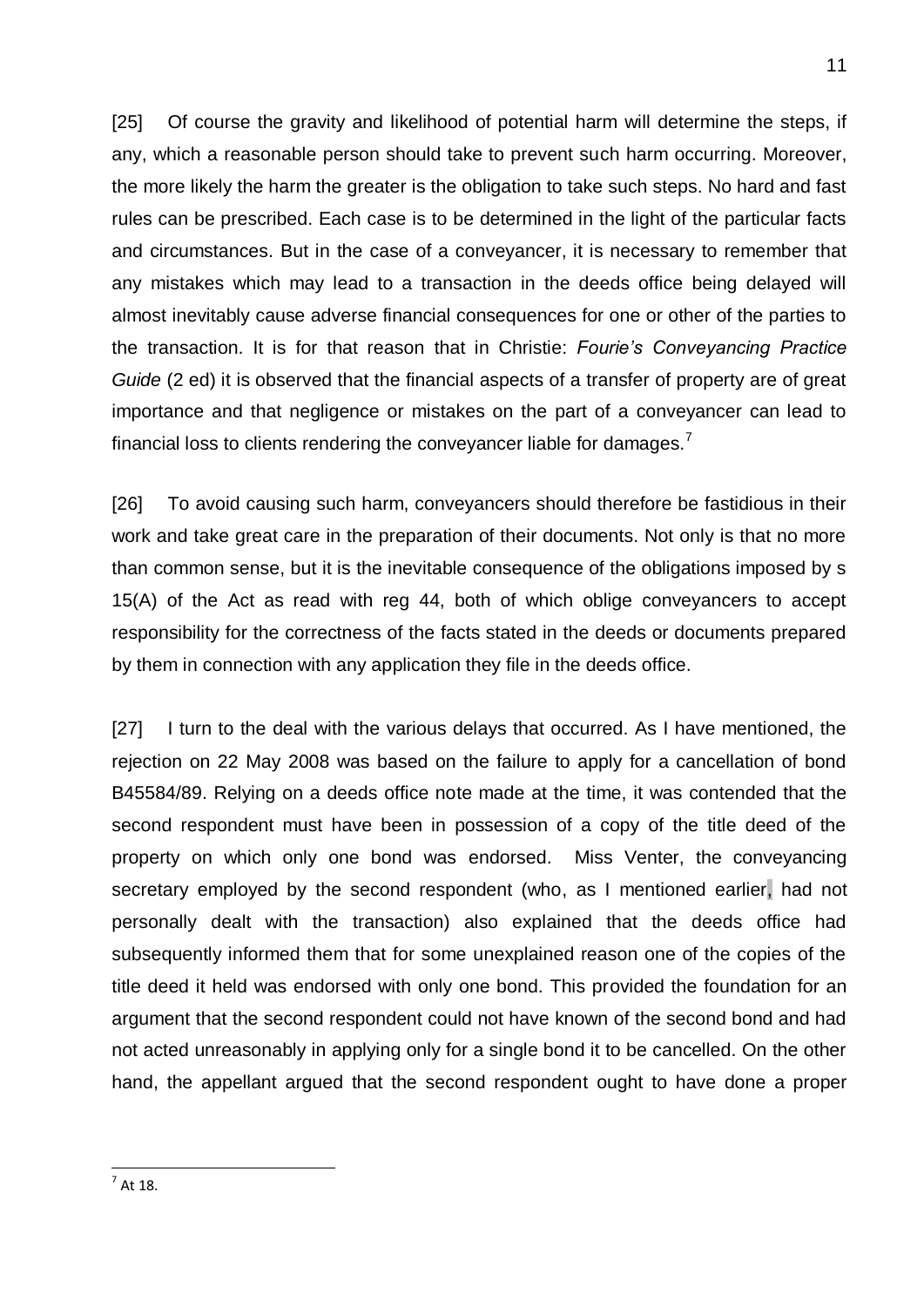deeds office search immediately it received its instructions from Standard Bank and that, had it done so, it would have learned of the second bond.

[28] All of this is something of a red herring. As I have already mentioned, on 14 September 2007 the second respondent wrote to Warrender, the appellant's attorneys, advising them that it had been instructed by Standard Bank to attend to the bond cancellation and enclosing a copy of the deed of transfer relating to the property. Both that letter and the deed of transfer bear a stamp showing that they were sent to Warrender by telefax on 14 September 2007. Each page of the deed of transfer is stamped 'FOR INFORMATION ONLY'. Absent the failure to testify of any person on behalf of the second respondent who had personal knowledge of the matter, one is left in the dark as to where this copy of the title deed came from - although as Standard Bank had lost the original that it was holding as security, it presumably was obtained from the deeds office. But in any event, whatever its source may have been, the two mortgage bonds B45584/89 and B39663/91 are both clearly endorsed upon this copy. It is therefore clear that from the outset the second respondent was in possession of a copy of the title deed which showed both bonds registered over the property. How it came about that the second respondent prepared papers relating to the cancellation of only one bond, (or indeed stated in its letter of 14 September 2007 that it was only going to cancel one bond) is not explained. But the inference that the second bond was simply overlooked is irresistible.

[29] In the absence of an explanation, the inevitable conclusion to be drawn from this is that whoever acted for the second respondent to obtain cancellation of Standard Bank's bonds over the property, did so negligently. The potential of harm caused by a delay in the event of the application for cancellation being defective was obvious. That harm could have been simply averted. A glance at the copy of the deed of transfer in the second respondent's possession would have shown that it was necessary to cancel two mortgage bonds registered over the property. As I have said, a conveyancer should fastidiously examine all relevant documents. That was clearly not done by the second respondent. The standard of care it exercised fell well short of what is expected of a reasonable conveyancer, and I have no hesitation in finding that the delay caused by the rejection on 22 May 2008 was due to negligence on the part of the second respondent.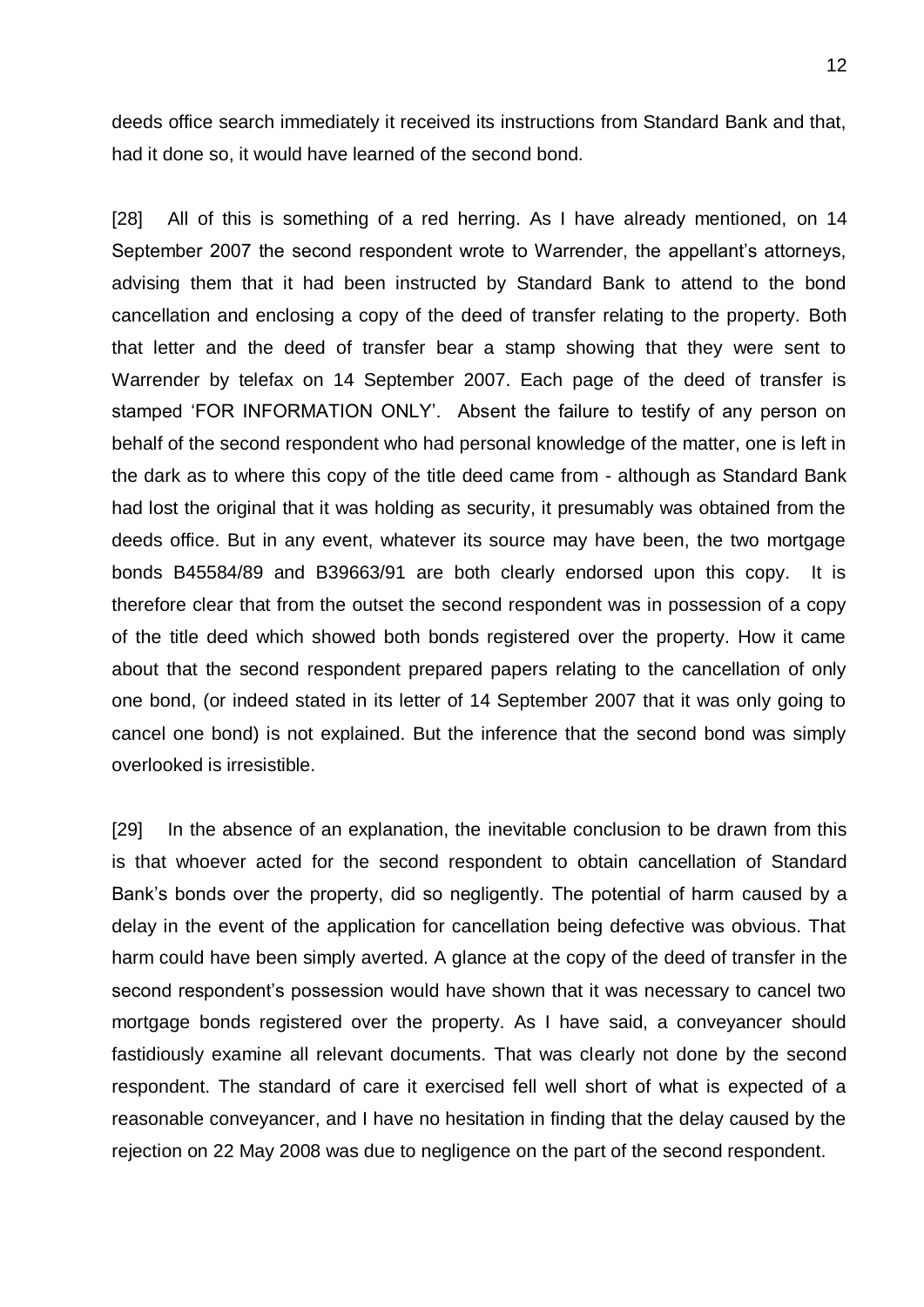[30] That brings me to consider the 13 June 2008 rejection of the applications due to the one reg 68 affidavit not having been properly attested by an official of Standard Bank. One of the issues upon which some time was spent at the trial was whether the contents of the Chief Registrar's Circular RCR 20 of 2007, which prescribed that a reg 68 affidavit could not be signed by the bondholder's attorney, would have been known to practitioners. Again this amounted to a red herring. Not only was there no evidence that the responsible conveyancer of the second respondent did not know of this 'new' practice requirement but, when the linked applications were rejected on 22 May 2008, the second respondent immediately arranged for the necessary reg 68(1) application relating to bond B45584/89 to be obtained from a Standard Bank official. The necessary inference to be drawn is that the second respondent knew of the practice prescribed by RCR 20 of 2007 by that stage.

[31] In addition, a cursory examination of the papers before they were lodged in May 2008 time would have revealed that the application prepared in respect of bond B39663/91 in 2007 did not meet the new practice and would be rejected. Once more the inference is irresistible that the second respondent failed to check the documents to see if they would pass muster before they were lodged in 2008. This evidences a slothful approach to the important task of ensuring that documents accord with the deeds office's current practices and requirements. The excuse offered by the second respondent, that the papers in regard to bond B396631/91 had been prepared in 2007 before RCR20 of 2007 came into operation, is lame in the extreme. Not only were the papers not prepared in accordance with the 2007 Pretoria practice where the deeds were to be registered but, in any event, the documents were only lodged in 2008 after the introduction of new uniform practice prescribed by RCR20 of 2007 of which the second respondent was well aware. It was the second respondent's obligation, when it lodged its documents, to ensure that they met the requirements of the deeds office at that time. The second respondent's failure in that regard also falls short of the high standard of care expected of a prudent practitioner.

[32] Consequently, both the initial rejection on 22 May 2008 and the third rejection on 15 June 2008 were due to negligence on the part of the second respondent. The second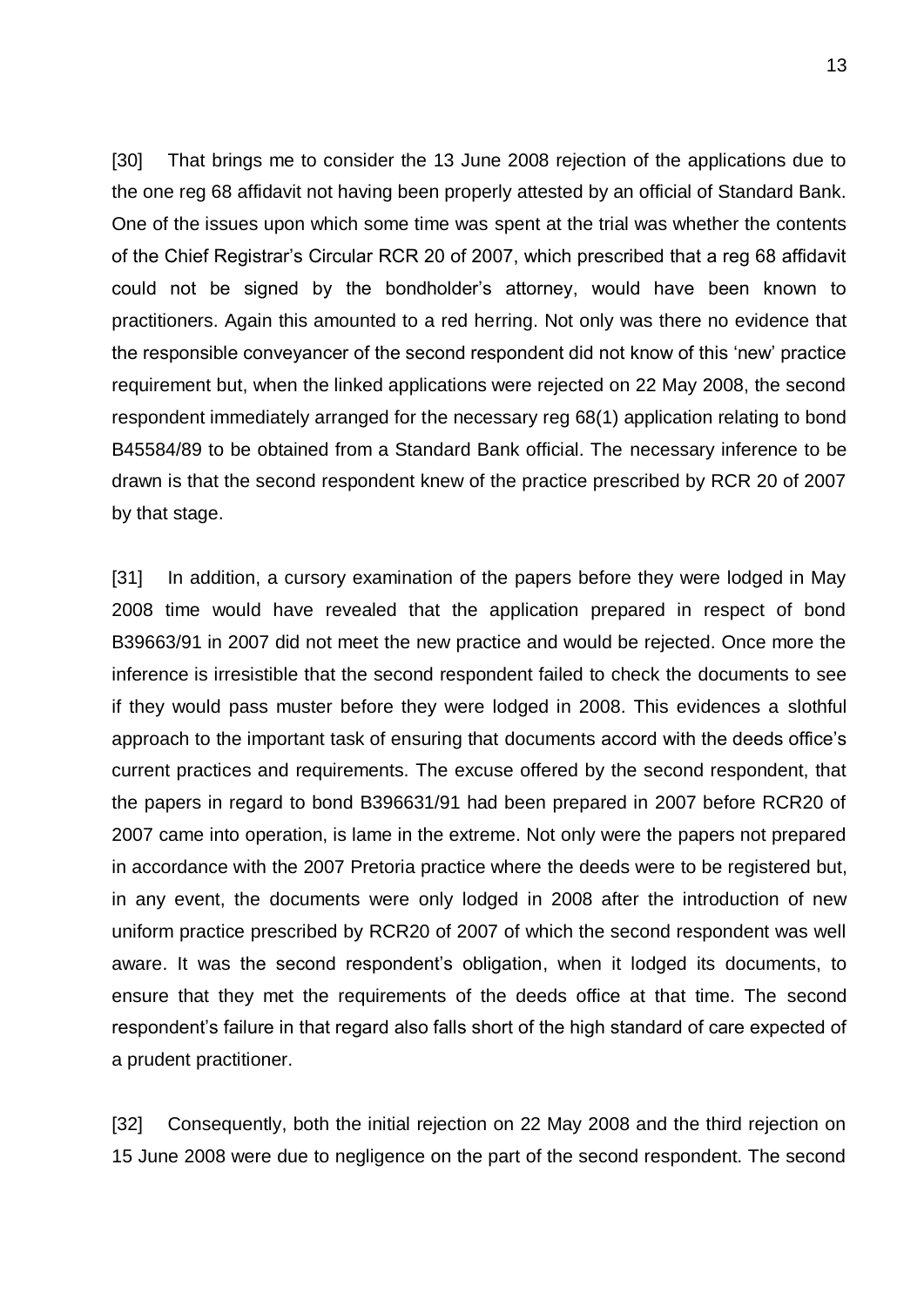rejection on 3 June 2008 was inconsequential, as I have said, and the parties in any event agreed on the quantum of damages should it be found that the second respondent acted negligently. In the light of the finding of negligence on the part of the second respondent, the high court erred in reaching the conclusion it did. This appeal must therefore succeed.

[33] There is no reason for costs not to follow the event. The appellant asked for the costs of two counsel. However, the amount in issue was fairly meagre, the law in no way unsettled, and the facts straightforward. In my view, under these circumstances, an order for the costs of two counsel is not justified.

[34] The following order will therefore issue:

- 1. The appeal is upheld with costs.
- 2. The order of the high court is set aside and is replaced with the following:

'The appeal is dismissed, with costs.'

L E Leach Judge of Appeal

\_\_\_\_\_\_\_\_\_\_\_\_\_\_\_\_\_\_\_\_\_\_